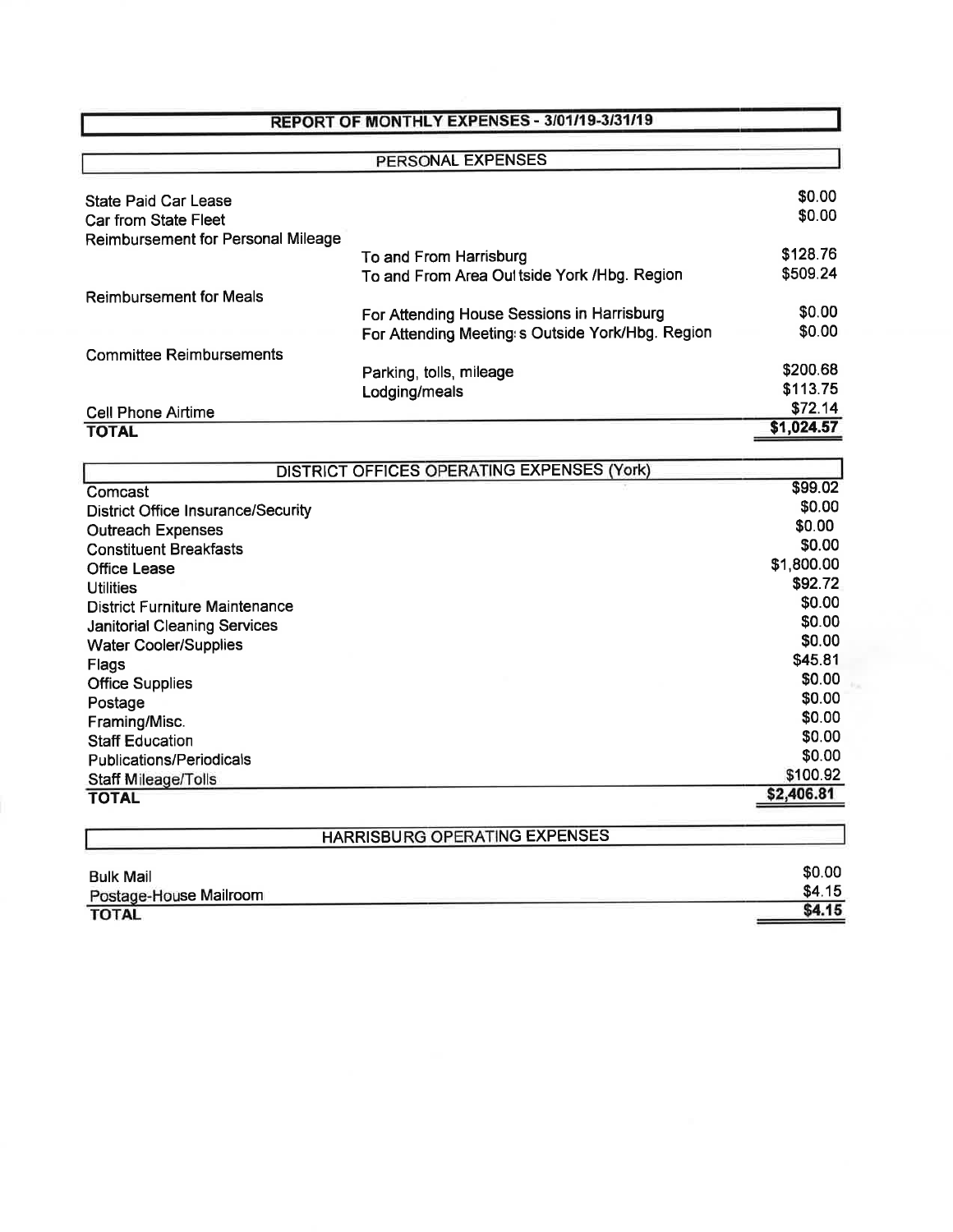## REPORT OF MONTHLY EXPENSES - 4/01/19-4/30/19

### PERSONAL EXPENSES State Paid Car Lease Car from State Fleet Reimbursement for Personal Mileage Reimbursement for Meals Committee Reimbursements To and From Harrisburg To and From Area Oultside York / Hbg. Region For Attending House Sessions in Harrisburg For Attending Meeting s Outside York/Hbg. Region Parking, tolls, mileage Lodging/meals \$0.00 \$0.00 \$128.76 \$640.32 \$0.00 \$0.00 \$0.00 \$0.00<br>\$72.10 Cell Phone Airtime \$72.10<br>
TOTAL \$841.18  $\overline{\phantom{0}}$  , total  $\overline{\phantom{0}}$  , the set of  $\overline{\phantom{0}}$  ,  $\overline{\phantom{0}}$  ,  $\overline{\phantom{0}}$  ,  $\overline{\phantom{0}}$  ,  $\overline{\phantom{0}}$  ,  $\overline{\phantom{0}}$  ,  $\overline{\phantom{0}}$  ,  $\overline{\phantom{0}}$  ,  $\overline{\phantom{0}}$  ,  $\overline{\phantom{0}}$  ,  $\overline{\phantom{0}}$  ,  $\overline{\phantom{0}}$  ,  $\overline{\phantom{$

| DISTRICT OFFICES OPERATING EXPENSES (York) |            |
|--------------------------------------------|------------|
| Comcast                                    | \$99.02    |
| <b>District Office Insurance/Security</b>  | \$0.00     |
| <b>Outreach Expenses</b>                   | \$0.00     |
| <b>Constituent Breakfasts</b>              | \$0.00     |
| <b>Office Lease</b>                        | \$1,800.00 |
| <b>Utilities</b>                           | \$84.40    |
| <b>District Furniture Maintenance</b>      | \$0.00     |
| <b>Janitorial Cleaning Services</b>        | \$0.00     |
| <b>Water Cooler/Supplies</b>               | \$0.00     |
| Flags                                      | \$217.38   |
| <b>Office Supplies</b>                     | \$0.00     |
| Postage                                    | \$330.00   |
| Framing/Misc.                              | \$0.00     |
| <b>Staff Education</b>                     | \$0.00     |
| <b>Publications/Periodicals</b>            | \$0.00     |
| Staff Mileage/Tolls                        | \$0.00     |
| <b>TOTAL</b>                               | \$2,406.81 |
|                                            |            |
| HARRISBURG OPERATING EXPENSES              |            |

| \$0.00  |
|---------|
| \$31.00 |
| \$31.00 |
|         |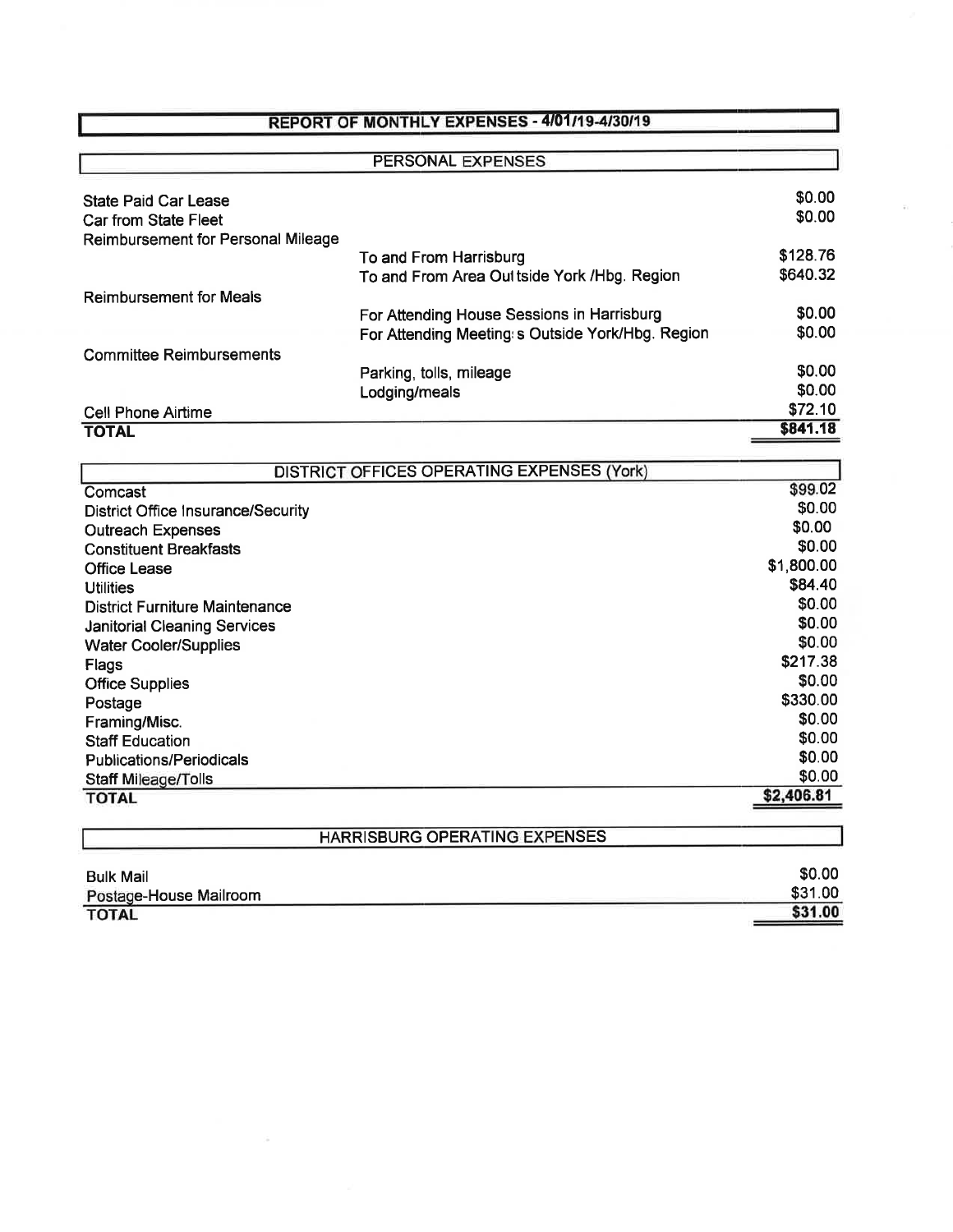### REPORT OF MONTHLY EXPENSES - 5/01/19-5/31/19

#### PERSONAL EXPENSES State Paid Car Lease Car from State Fleet Reimbursement for Personal Mileage Reimbursement for Meals Committee Reimbursements Cell Phone Airtime To and From Harrisburg To and From Area Oultside York /Hbg. Region For Attending House Sessions in Harrisburg For Attending Meeting s Outside York/Hbg. Region Parking, tolls, mileage Lodging/meals \$0.00 \$0.00 \$85.84 \$425.14 \$0.00 \$0.00  $$72.10$ <br> $$583.08$ \$0.00 \$0.00  $\overline{\phantom{0}}$  , total  $\overline{\phantom{0}}$  , total  $\overline{\phantom{0}}$  , total  $\overline{\phantom{0}}$  , total  $\overline{\phantom{0}}$  , total  $\overline{\phantom{0}}$  , total  $\overline{\phantom{0}}$  , total  $\overline{\phantom{0}}$  , and  $\overline{\phantom{0}}$  , and  $\overline{\phantom{0}}$  , and  $\overline{\phantom{0}}$  , and  $\overline{\phantom{0$

| <b>DISTRICT OFFICES OPERATING EXPENSES (York)</b> |            |
|---------------------------------------------------|------------|
| Comcast                                           | \$99.03    |
| <b>District Office Insurance/Security</b>         | \$45.00    |
| <b>Outreach Expenses</b>                          | \$0.00     |
| <b>Constituent Breakfasts</b>                     | \$0.00     |
| <b>Office Lease</b>                               | \$1,800.00 |
| <b>Utilities</b>                                  | \$91.44    |
| <b>District Furniture Maintenance</b>             | \$0.00     |
| <b>Janitorial Cleaning Services</b>               | \$0.00     |
| <b>Water Cooler/Supplies</b>                      | \$0.00     |
| Flags                                             | \$277.83   |
| <b>Office Supplies</b>                            | \$83.30    |
| Postage                                           | \$0.00     |
| Framing/Misc.                                     | \$0.00     |
| <b>Staff Education</b>                            | \$0.00     |
| <b>Publications/Periodicals</b>                   | \$0.00     |
| <b>Staff Mileage/Tolls</b>                        | \$13.92    |
| <b>TOTAL</b>                                      | \$2,406.81 |
|                                                   |            |
| HARRISBURG OPERATING EXPENSES                     |            |

| \$0.00  |
|---------|
| \$35.40 |
| \$35.40 |
|         |